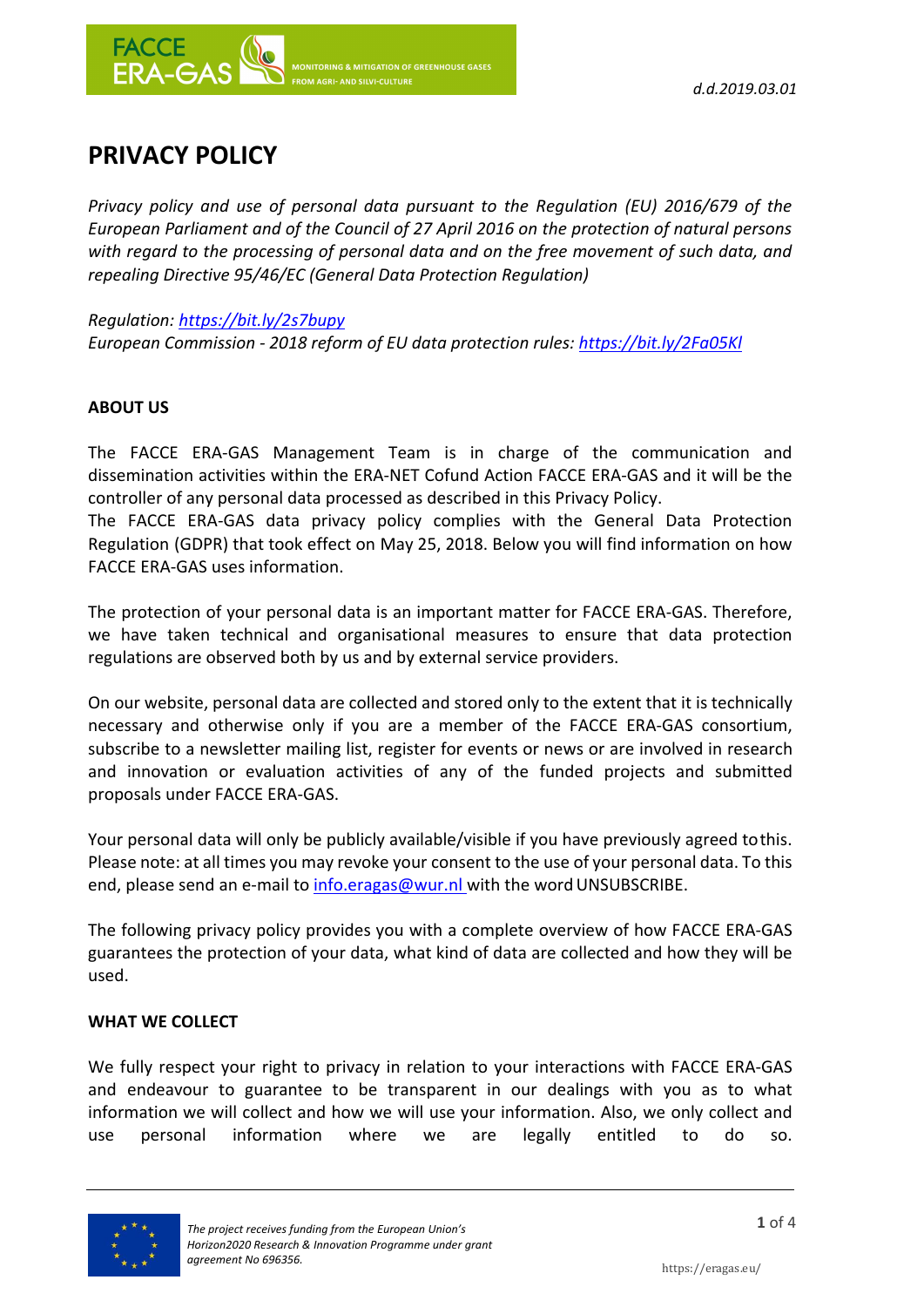We may collect the following information:

- name and job title
- contact information including email address
- demographic information such as age, sex and education level
- additional information including the nature of any enquiries you may make.

We endeavour that any personal data is processed lawfully, fairly and in a transparent manner in relation to the data subject.

## **WHAT WE DO WITH THE INFORMATION WE GATHER**

#### *Data for newsletter distribution*

If you subscribe to the FACCE ERA‐GAS newsletter mailing list we will store your email address on a cloud environment and/or on a protected client computer at one of our partner institutions. Data records are used to analyse system performance for statistical purposes. To provide you with the latest news via our newsletter we may have to share your personal data with our partners from FACCE ERA‐GAS. We will not forward your personal data to any other third parties. You can cancel your subscription to the newsletter at any time on the corresponding webpage.

## *Data for event registration*

If you submit personal data to us via a website to register for a FACCE ERA‐GAS event this data will be treated as confidential and will only be shared with our partners involved in the organisation and for the sole purpose of the event.

#### *Queries to FACCE ERA‐GAS*

When you send us personal data in this context they will be used solely for correspondence purposes. You consent to forwarding your personal data within FACCE ERA‐GAS to facilitate an appropriate response.

#### *FACCE ERA‐GAS publications*

The FACCE ERA‐GAS publications may include individual/organizational profiles, project data and consortium data. Your personal data will only be publicly available/visible if you have previously agreed to this. They may also be used for impact assessment studies and quality surveys.

## *Data for surveys*

FACCE ERA‐GAS may use from time to time externalsurvey software tools. Personal data collected for the sole purpose of surveys will be deleted at the end of the surveys.

## *Data of funded projects*

Individual/organizational profiles, project data and consortium data collected from projects funded by FACCE ERA‐GAS may be publicly available/visible if you have previously agreed to this.

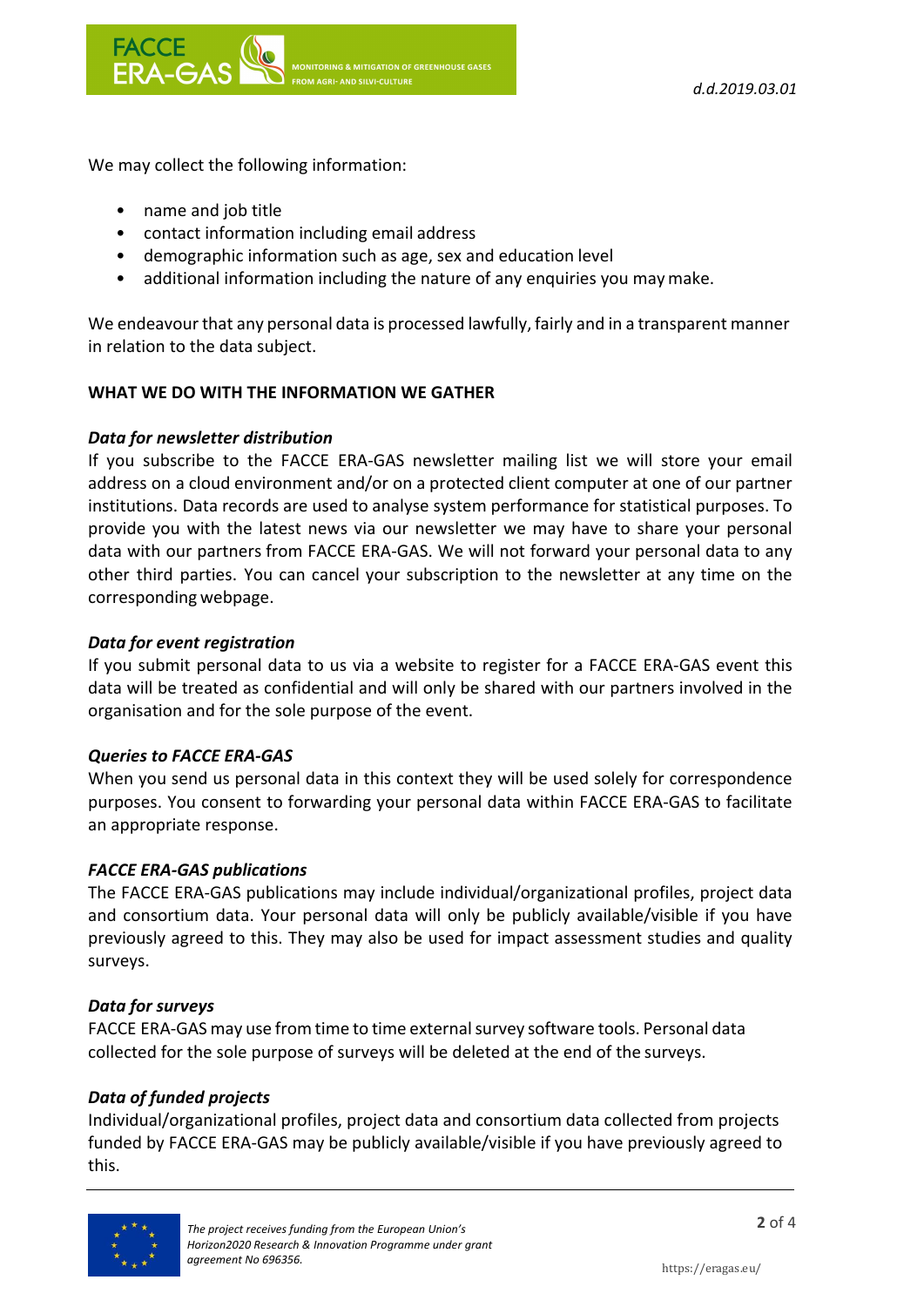

# *Data processing on the FACCE ERA‐GAS website*

**FROM AGRI- AND SILVI-CULTURE** 

Data are collected and exchanged during each visit to the website. The FACCE ERA‐GAS website automatically collects and stores data transmitted from your browser to our server. This includes:

- the page visited,
- time of the server inquiry,
- client IP address.

FACCE ERA‐GAS may analyse data solely for statistical purposes in order to measure the demand for web content. It is not possible to trace this data back to a specific individual. This data is not merged with other data sources. Data collected from visits to the FACCE ERA‐GAS website is transmitted to third parties only when required by law or court order or in cases when attacks on the infrastructure of FACCE ERA-GAS make it necessary to forward such data for the purposes of legal action or criminal prosecution. Data will not be transferred for any otherreason.

#### *Security*

We are committed to ensuring that your information is secure. In order to prevent unauthorised access or disclosure, we have put in place suitable physical, electronic and managerial procedures to safeguard and secure the information we collect online.

#### *Duration of the storage of personal data*

FACCE ERA‐GAS will store the personal data for the shortest time compatible with each specific use.

#### *How we use cookies*

A cookie is a small file which asks permission to be placed on your computer's hard drive. Once you agree, the file is added and the cookie helps analyse web traffic or lets you know when you visit a particular site. Cookies allow web applications to respond to you as an individual. The web application can tailor its operations to your needs, likes and dislikes by gathering and remembering information about your preferences.

We use traffic log cookies to identify which pages are being used. This helps us analyse data about web page traffic and improve our website in order to tailor it to customer needs. We only use this information for statistical analysis purposes.

Overall, cookies help us provide you with a better website, by enabling us to monitor which pages you find useful and which you do not. A cookie in no way gives us access to your computer or any information about you, other than the data you choose to share with us.

You can choose to accept or decline cookies. Most web browsers automatically accept cookies, but you can usually modify your browser setting to decline cookies if you prefer. This may prevent you from taking full advantage of the website.